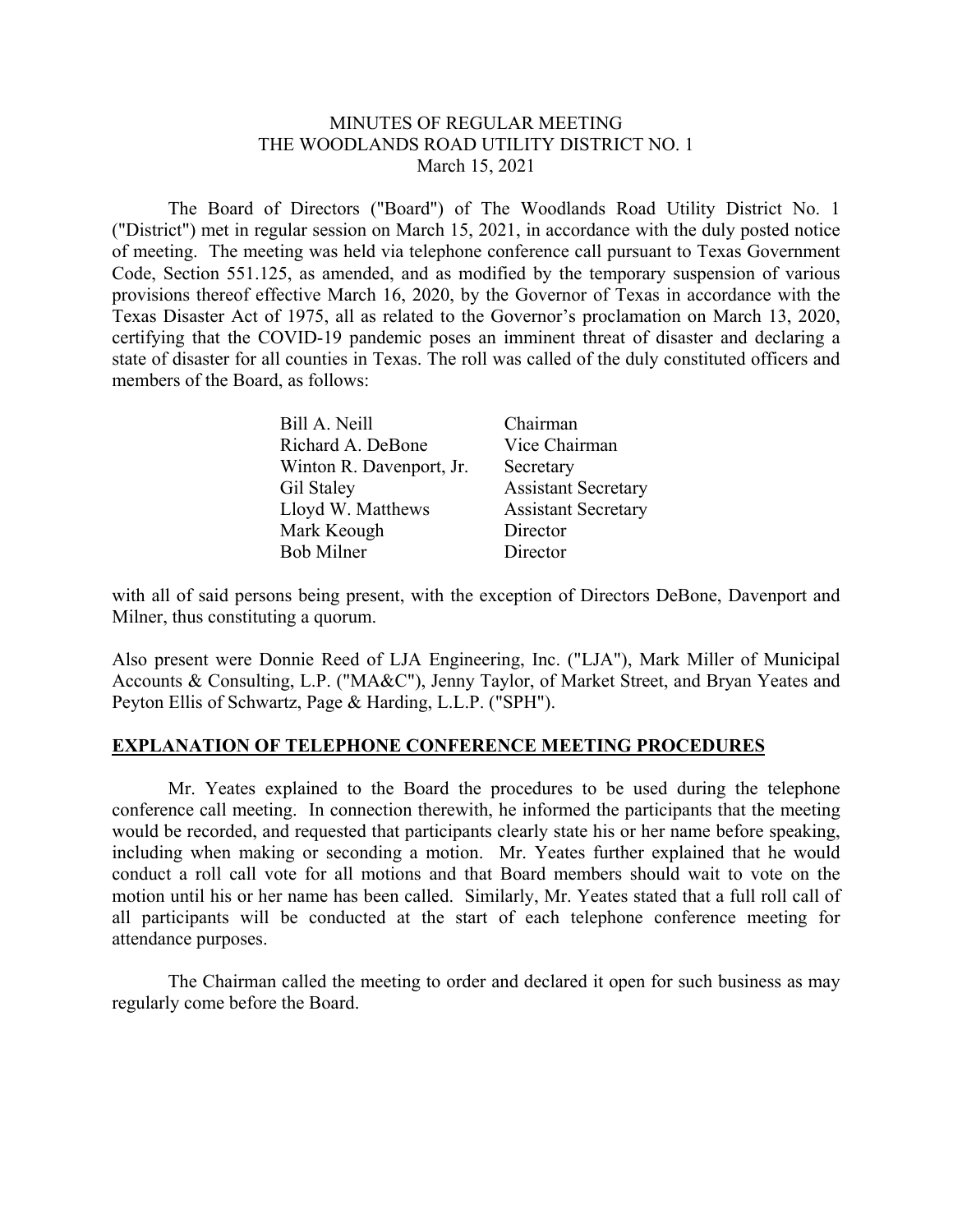#### **PUBLIC COMMENTS**

 The Board began by opening the meeting for public comments. There being no members of the public present on the call, the Board continued to the next item of business.

#### **MINUTES OF MEETING**

The Board reviewed the minutes of the meeting held on January 18, 2021. Following review and discussion, Director Staley moved that such minutes be approved. The motion was seconded by Director Matthews and carried by unanimous vote.

## **ENGINEER'S REPORT**

 The Board considered the Engineer's Report. Mr. Reed advised that he had nothing new to report to the Board at this time.

## **DEVELOPER'S REPORT**

 The Board deferred consideration of the developer's report, as there were no developer representatives present at the meeting.

## **TAX ASSESSOR/COLLECTOR REPORT**

 The Board next reviewed a written report prepared by Ms. Tammy McRae, the District's tax assessor/collector, concerning the accounting for and disbursement of tax collections for the month of February, 2021. A copy of such report is attached hereto as **Exhibit A**.

## **ATTORNEY'S REPORT**

 The Board next considered the Attorney's Report. Mr. Yeates advised the Board that Governor Greg Abbott lifted the mask mandate as of March 10, 2021, but that the Board will continue to hold meetings remotely.

#### **BOOKKEEPER'S REPORT**

Mr. Miller presented to and reviewed with the Board a bookkeeping report, dated as of March 15, 2021, including a list of bills and charges to be paid, as prepared by Municipal Accounts & Consulting, L.P. Following discussion, Director Staley moved to approve such report and pay the bills and charges listed therein. The motion was seconded by Director Keough and carried by unanimous vote. A copy of the bookkeeping report thus approved is attached hereto as **Exhibit B**.

# **ANNUAL SURVEY OF WAGE RATE SCALES**

The Board considered the review of an annual survey of prevailing wage rates for construction projects and the adoption of a Resolution in connection therewith. In that regard,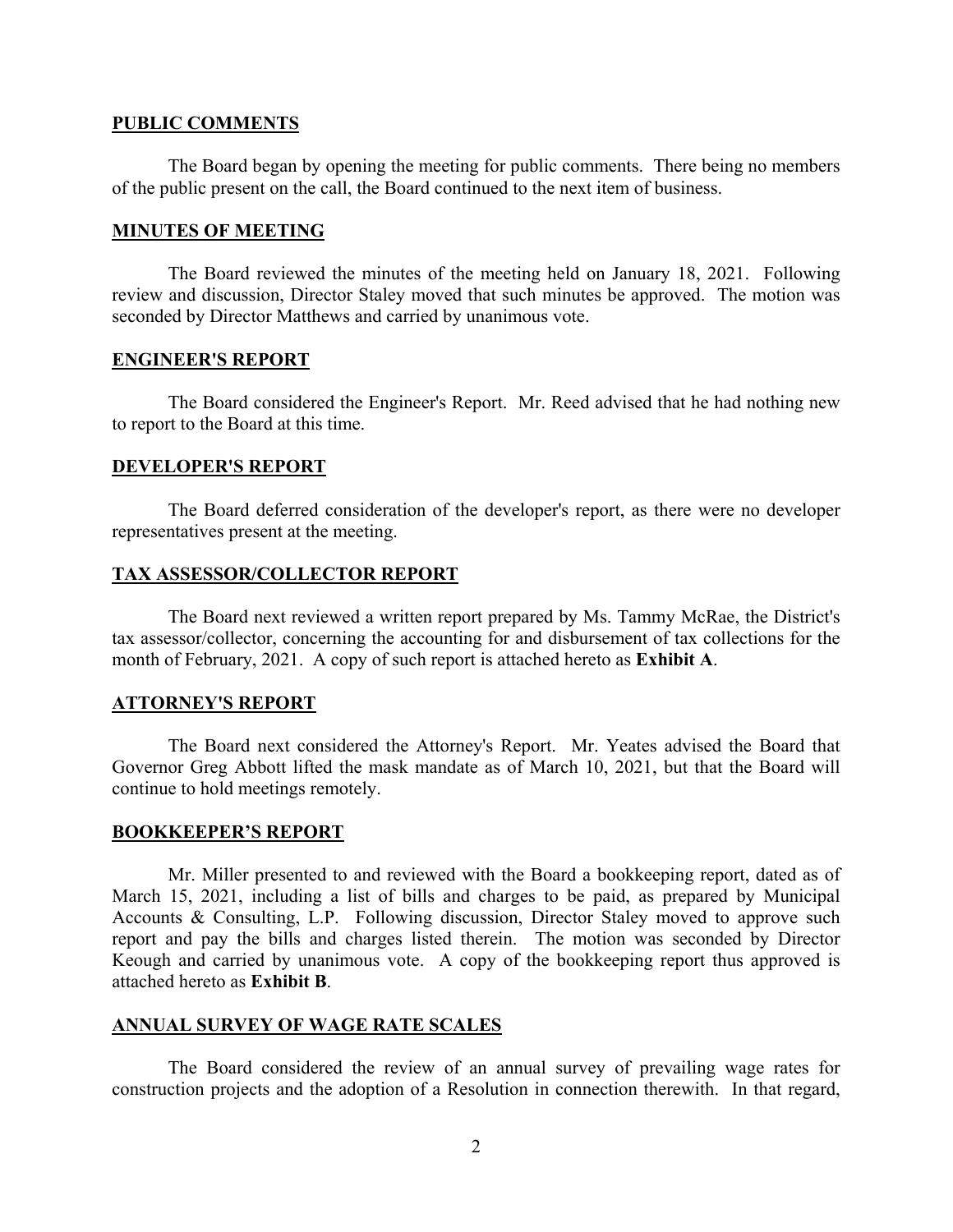Mr. Yeates reported that SPH is recommending that the District adopt the applicable United States Department of Labor ("DOL") wage rate scales, as permitted under Section 2258.022 of the Government Code. Following discussion, Director Matthews moved that the applicable DOL wage rate scales be adopted as the District's prevailing wage rate scale for construction projects, and that the Resolution Adopting Prevailing Wage Rate Scale for Construction Projects attached hereto as **Exhibit C** be adopted by the Board. The motion was seconded by Director Staley and carried by unanimous vote.

# **SUPPLEMENTAL AGENDA**

 The Board considered the cancellation of the Directors Election called for May 1, 2021. Mr. Yeates advised that, in accordance with Subchapter C, Chapter 2 of the Texas Election Code, the District may cancel the Directors Election if each candidate whose name is to appear on the ballot and/or has registered as a write-in candidate is unopposed as of 5:00 p.m. on February 12, 2021. In such case, the Board may declare the unopposed candidates to be elected. In that regard, there was presented to the Board a certificate of the Secretary declaring all candidates unopposed. Mr. Yeates then presented and reviewed the Order Declaring Candidates Elected, a copy of which is attached hereto as **Exhibit D**. After discussion, Director Keough moved that the Order be adopted by the Board declaring Richard DeBone and Gil Staley elected Directors of the District, each to serve a term of two years or until a successor is duly elected or appointed, that the Chairman or Vice Chairman be authorized to execute and the Secretary or Assistant Secretary to attest same on behalf of the Board and the District, and that the Directors Election called for May 1, 2021, be cancelled. Director Matthews seconded said motion, which unanimously carried.

#### **UNCLAIMED PROPERTY REPORT**

 As the next order of business, the Board considered authorizing the District's consultants to research unclaimed property and to authorize MA&C to prepare an Unclaimed Property Report as of March 1, 2021. After discussion, Director Staley moved that the District's Tax Assessor-Collector and Bookkeeper be authorized to research their records to determine whether or not there is any unclaimed property for the appropriate period and that the District's bookkeeper be authorized to prepare an unclaimed property report, if necessary, for the Board's consideration, approval and filing with the State Comptroller prior to July 1, 2021. Director Keough seconded said motion, which unanimously carried.

#### **CONTINUING DISCLOSURE REPORT**

 Mr. Yeates advised the Board that the District's Annual Financial and Operating (Continuing Disclosure) Report relative to the District's outstanding bonds was filed by the District's continuing disclosure counsel, McCall, Parkhurst & Horton, L. L. P. ("MPH") as of March 19, 2021, and that no further action is required of the Board in connection with this matter.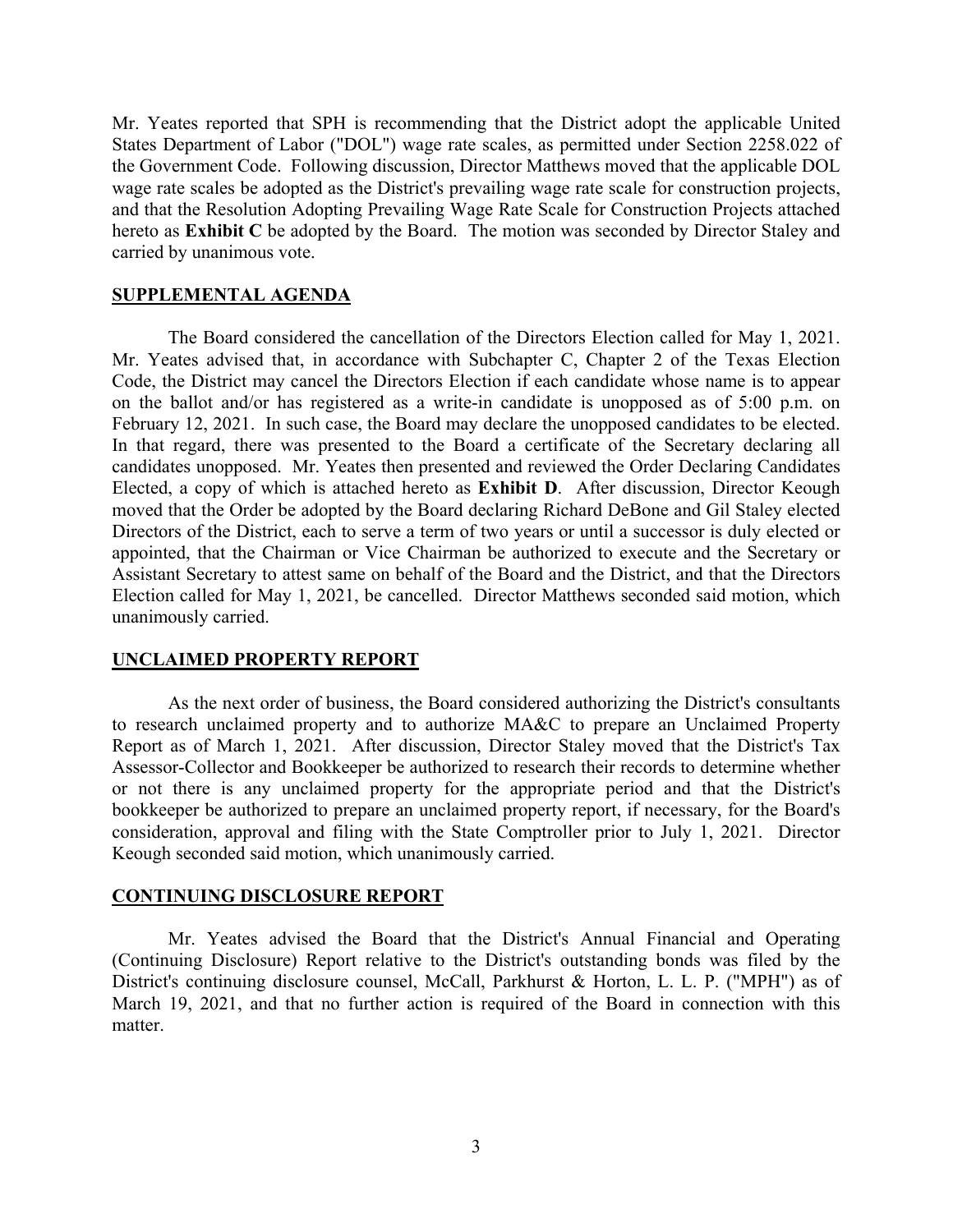# **CLOSED SESSION**

The Chairman announced that a closed session would not be necessary.

## **ADJOURNMENT**

There being no further matters to come before the Board, Director Staley moved that the meeting be adjourned. The motion was seconded by Director Keough and carried by unanimous vote, and the meeting was adjourned.



<u>Cloyd W Watth</u>